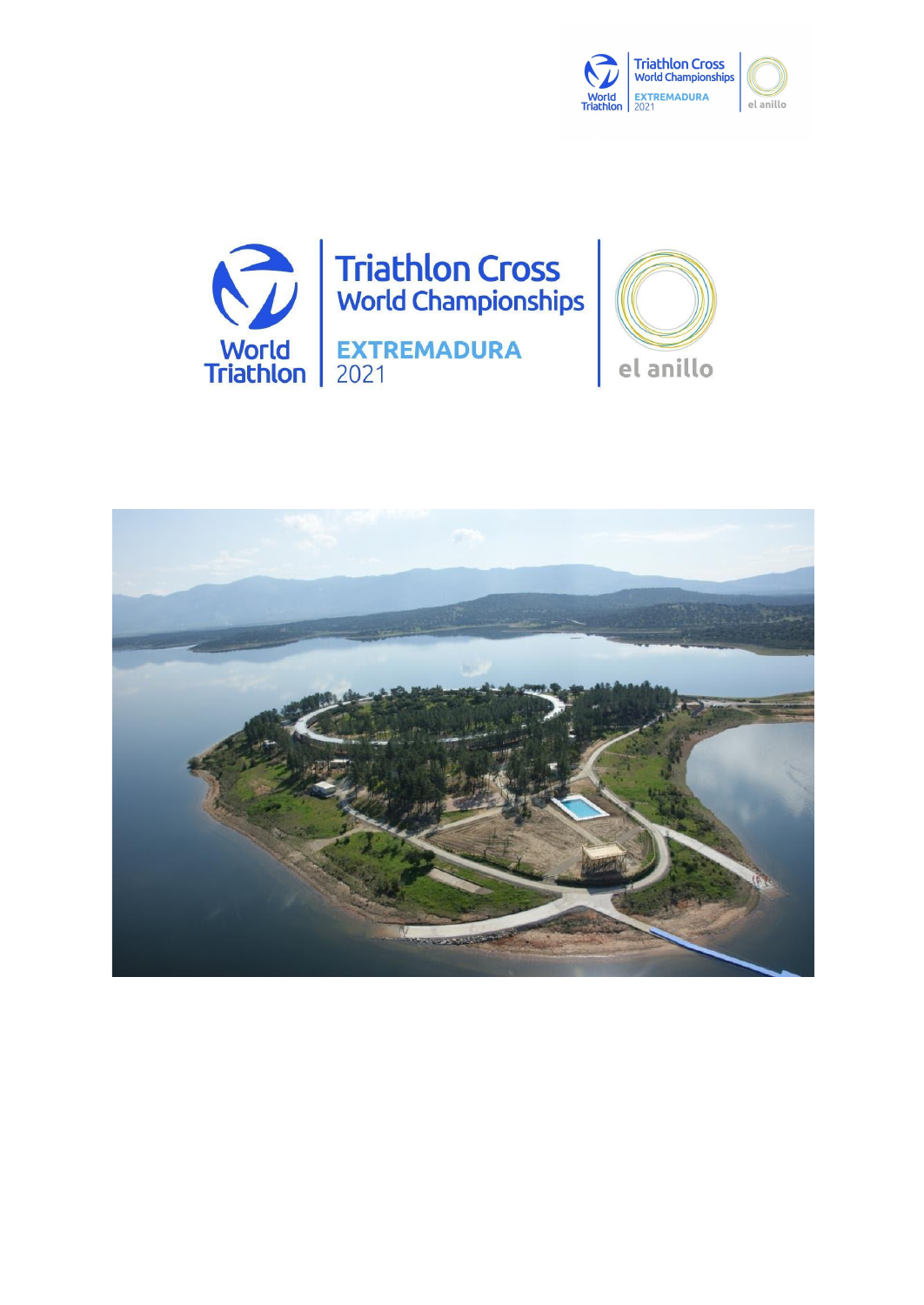

# **GENERAL INFORMATION**

# **KEY CONTACTS**

| Executive Director | Jose Manuel Tovar<br>presidencia@triatlonextremadura.com |
|--------------------|----------------------------------------------------------|
| Athletes' Services | Armando Rodriguez<br>Juancarlos.diez@triatlon.org        |
| Media Manager      | Daniel Marquez<br>Daniel.marquez@triatlon.org            |
| Accomodation       | Araceli García<br>Araceli.garcia@bdcme.es                |
| Transfers          | Araceli García<br>Araceli.garcia@bdcme.es                |

# **WHEN WILL EL ANILLO – EXTREMADURA CROSS TRIATHLON WORLD CHAMPIONSHIPS WILL BE HELD?**

2021 Extremadura – El Anillo Cross Triathlon World Championships will take the  $31<sup>st</sup>$  of october 2021.

- Sunday  $31<sup>st</sup>$  of october
	- o Junior
	- o ParaTriathlon
	- o Age Group
	- o Elite and U23

You can check the full schedule at [https://triathlon.org/events/event/2021\\_world\\_triathlon\\_cross\\_triathlon\\_world\\_champ](https://triathlon.org/events/event/2021_world_triathlon_cross_triathlon_world_championships_extremadura) [ionships\\_extremadura](https://triathlon.org/events/event/2021_world_triathlon_cross_triathlon_world_championships_extremadura)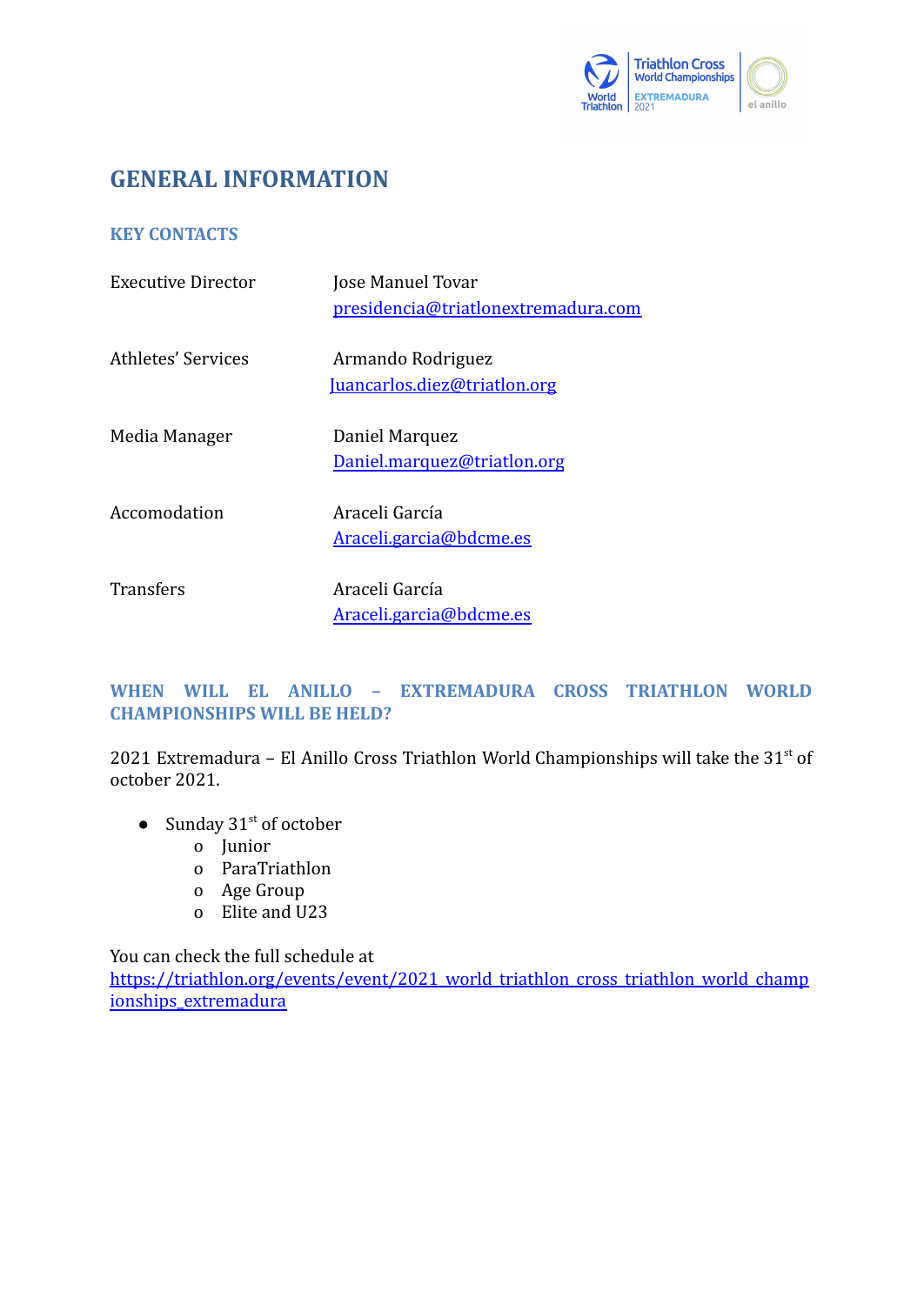

# **DISTANCES**

### These are the provisional distances

Junior

- Swim  $1 \text{ lap }$  of 500 m
- Bike 1 lap of 10 km
- Run 1 lap of 3 km

# ParaTriathlon

- Swim 1 lap of 500 m
- $\bullet$  Bike  $1 \text{ lap } \text{of } 10 \text{ km}$
- Run  $1 \text{ lap }$  of 3 km

Age Group (competition format TBC)

- Swim  $1$  lap of  $1$  km
- $\bullet$  Bike  $1 \text{ lap }$  of 20 km
- Run 2 laps of 3 km

## Elite and U23

- 
- Swim 1 lap of 1 km<br>● Bike 1 lap of 20 km 1 lap of 20  $km$
- Run  $2 \text{ laps of } 3 \text{ km}$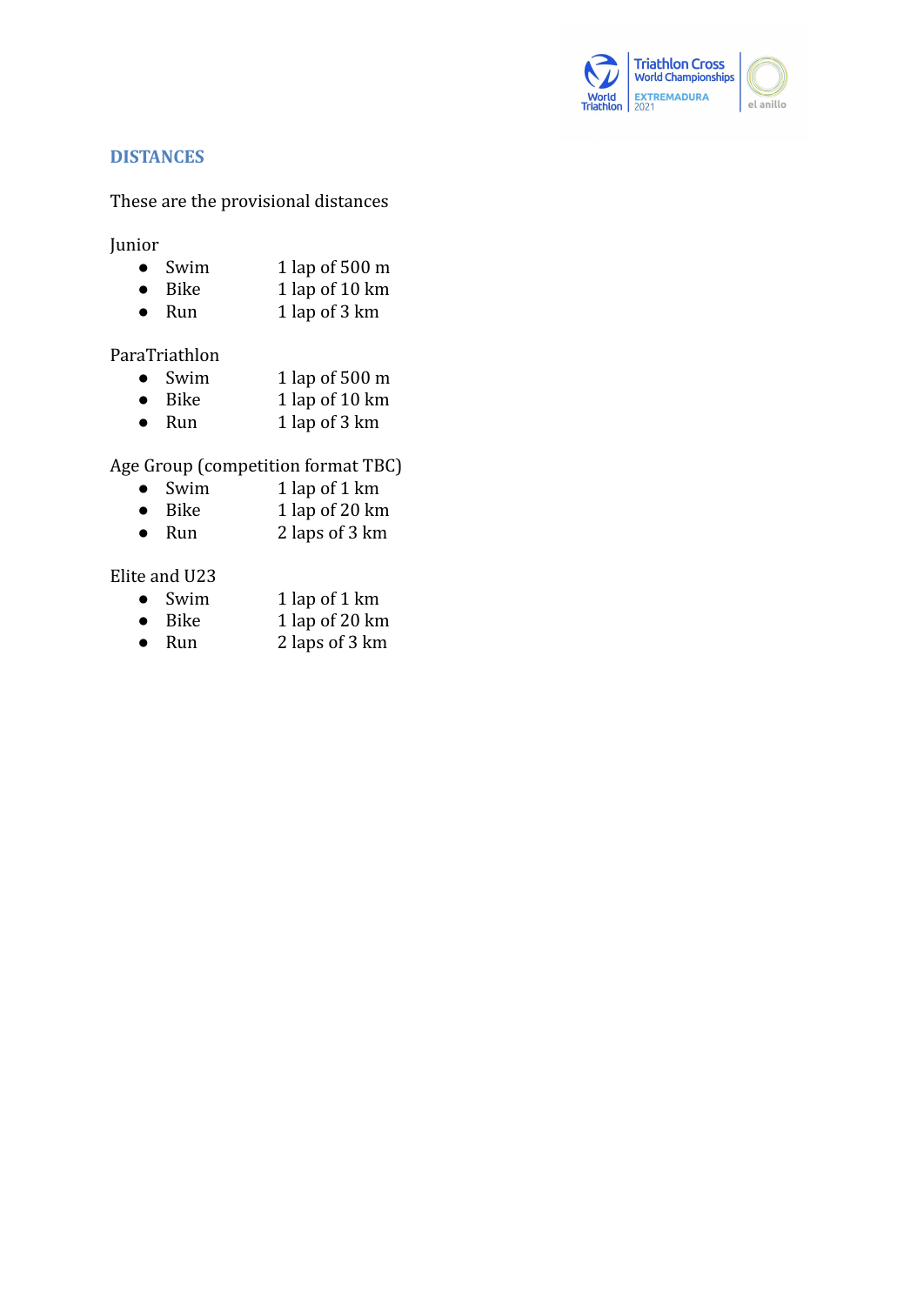

# **ABOUT EXTREMADURA AND EL ANILLO**



# **WHAT ABOUT THE WEATHER IN EXTREMADURA?**

In October, average temperatures between 22ºC y 13ºC during the day.

#### **WHERE TO GO AND VISIT**

Extremadura is a big region in the west side of Spain, and next to Portugal border.

The biggest city next to El Anillo is Plasencia, and the capital is Cáceres

# **AMBROZ VALLEY AND TIERRAS DE GRANADILLA**

Cultural heritage, natural beauty spots and ornithology come together in these two regions of the province of Cáceres.

Located in the north of Cáceres province, between the region of Las Hurdes and the Valley, you will find the **Valley of Ambroz**. The landscape, which is comprised of a mountainous area full of **holm-oaks, chestnut tres** and **pine groves**, changes, as one moves from **[Plasencia](https://www.turismoextremadura.com/en/explora/Plasencia/)** towards **Baños de [Montemayor](https://www.turismoextremadura.com/en/explora/Banos-de-Montemayor/)** or **[Hervás](https://www.turismoextremadura.com/en/explora/Hervas/)**, from meadow and pasture land to high mountain scenery.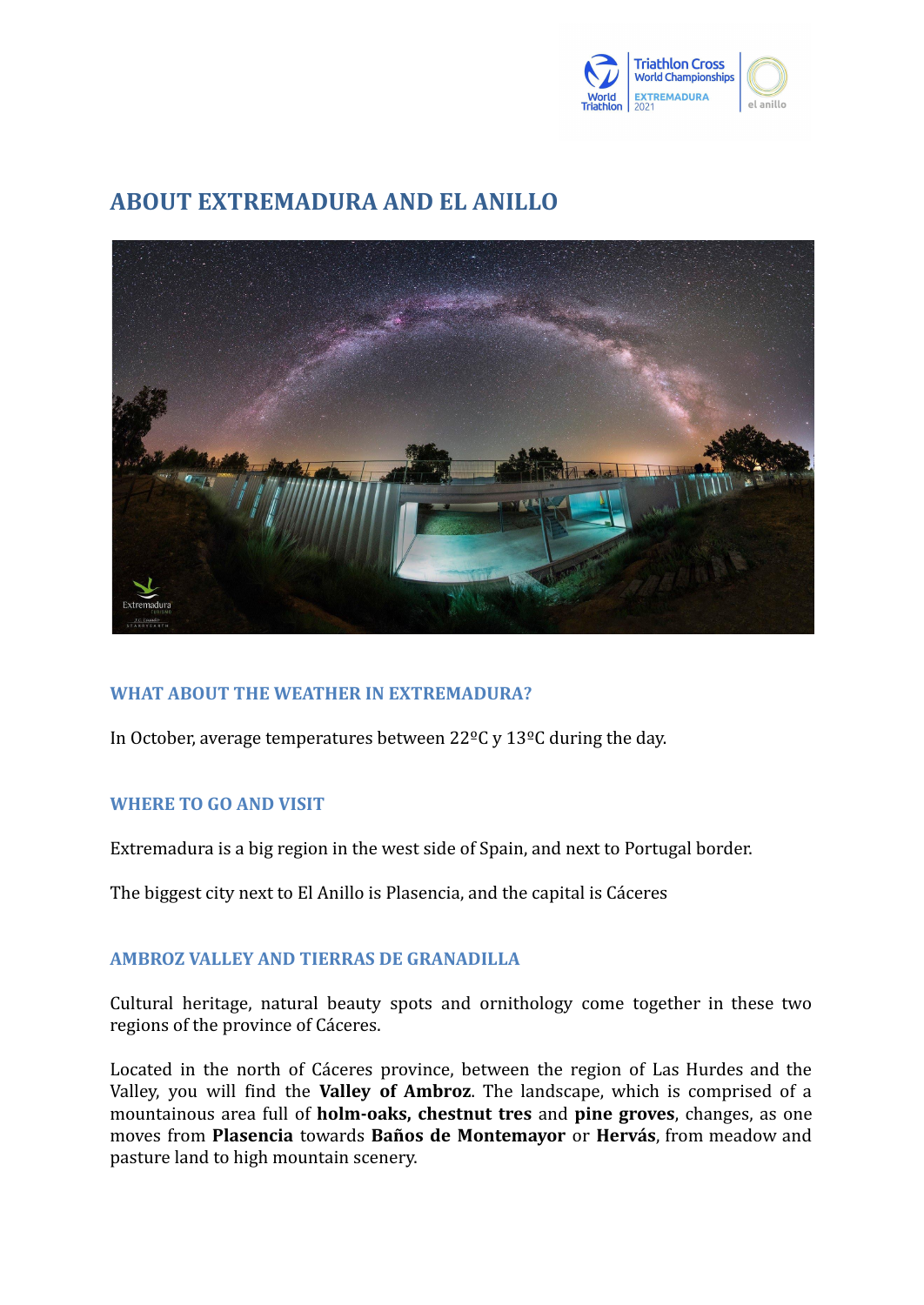

This region will definitely appeal to you if you like fishing and water sports. Also, if you consider yourself an experienced mountaineer, take advantage of the winter to climb up the snowy mountainsides.

Birdwatchers come to the Ambroz Valley to spot all kinds of fowl: those that inhabit the forest, mountains, brush, meadow, crops and aquatic birds.

In this region, you will also find some **emblematic trees**, of the many that are scattered around Extremadura. Do not miss the **birch [wood](https://www.turismoextremadura.com/en/explora/Abedular-del-Puerto-de-Honduras/?lang=es)** of **Puerto de Honduras**, the enormous **chestnut tres** of **Casas del [Monte](https://www.turismoextremadura.com/en/explora/Casas-del-Monte/)** and **[Segura](https://www.turismoextremadura.com/en/explora/Segura-de-Toro/) de Toro**, and the **La [Fresneda](https://www.turismoextremadura.com/en/explora/Alcornoque-de-La-Fresneda/) [cork-oak](https://www.turismoextremadura.com/en/explora/Alcornoque-de-La-Fresneda/)** in **[Aldeanueva del Camino](https://www.turismoextremadura.com/en/explora/Aldeanueva-del-camino)**.

With regard to the region's wealth of monuments, the highlights are the **Jewish [quarter](https://www.turismoextremadura.com/en/explora/Barrio-judio-de-Hervas/)** of **[Hervás](https://www.turismoextremadura.com/en/explora/Hervas/)**, and the **palace of [Sotofermoso](https://www.turismoextremadura.com/en/explora/Palacio-de-los-Duques-de-Alba/?lang=en)**, located in **[Abadía](https://www.turismoextremadura.com/en/explora/Abadia)**, both of which have been declared historical and artistic sites, as well as the **Baños de [Montemayor](https://www.turismoextremadura.com/en/explora/Banos-de-Montemayor/)** [baths](https://www.turismoextremadura.com/en/explora/Balneario-de-Banos-de-Montemayor/)**,** and **[Aldeanueva del Camino](https://www.turismoextremadura.com/en/explora/Aldeanueva-del-camino)**. The latter two villages are on the [Silver Route.](https://www.turismoextremadura.com/en/explora/Ruta-Via-de-la-Plata/)

The **Ambroz Valley** is the venue for two highly relevant events: **Los [Conversos](https://www.turismoextremadura.com/en/explora/Los-Conversos-00001/)** in **[Hervás](https://www.turismoextremadura.com/en/explora/Hervas/)**, and the **[Magical Autumn](https://www.turismoextremadura.com/en/explora/Otono-Magico-00005/)**, declared a **Festival of Tourist Interest in Spain**.

The heart of the neighbouring district of **Tierras de Granadilla** lies in the **[Gabriel](https://www.turismoextremadura.com/en/explora/ZEPA-Embalse-Gabriel-Y-Galan/) y Galán [reservoir](https://www.turismoextremadura.com/en/explora/ZEPA-Embalse-Gabriel-Y-Galan/)**, construction of which led to the abandonment of the beautiful village of **[Granadilla](https://www.turismoextremadura.com/en/explora/Granadilla/)**. It is now being rehabilitated and can be visited, with its town **wall** and **[castle](https://www.turismoextremadura.com/en/explora/Castillo-de-Granadilla/)**.

In **Guijo de [Granadilla](https://www.turismoextremadura.com/en/explora/Guijo-de-Granadilla/?lang=en)** you can visit the **[museum-house](https://www.turismoextremadura.com/en/explora/Casa-Museo-de-Gabriel-y-Galan/?lang=en) of the poet Gabriel y Galán**. And in the municipality of **Oliva de [Plasencia](https://www.turismoextremadura.com/en/explora/Oliva-de-Plasencia-00001/)**, you simply must visit the Roman town of **[Cáparra](https://www.turismoextremadura.com/en/explora/Ciudad-romana-de-Caparra/?lang=en)**.

There is also a district with a **monumental tree** here: the **Romanejo** or **El [Acarreadero](https://www.turismoextremadura.com/en/explora/Roble-del-Acarreadero/) [Oak](https://www.turismoextremadura.com/en/explora/Roble-del-Acarreadero/)**, in **[Cabezabellosa](https://www.turismoextremadura.com/en/explora/Cabezabellosa)**.

The **gastronomy** of both regions is sure to delight anyone's palate.

More information about **Valle del Ambroz**: <http://visitambroz.com>

More information about Extremadura: <https://www.turismoextremadura.com/>

#### **VENUE AND MAIN AREAS**

Main venue will be located at El Anillo, the main venue for the 2021 Triathlon Cross World Championships.

Main venue will be El Anillo, [https://www.facebook.com/elanilloinnova/](https://www.facebook.com/elanilloinnova/about/?ref=page_internal)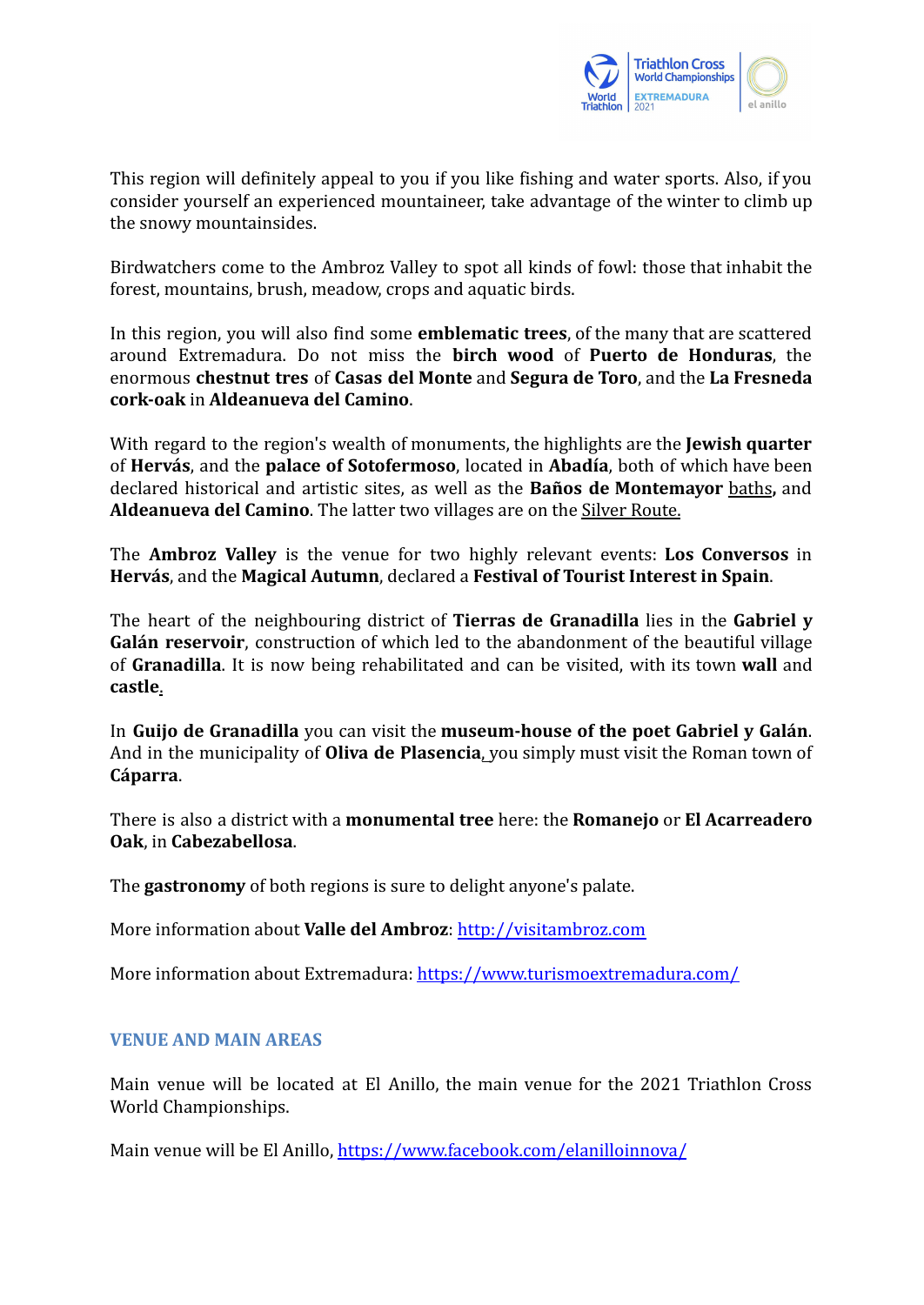

You can find the location here, https://goo.gl/maps/tmWBOJaPn8Rqug4L6

# **COVID-19, TRAVEL, TRANSPORT AND ACCOMODATION**

# **COVID-19 INFORMATION**

# **TRAVEL TO SPAIN**

Procedures to enter in Spain

1. For **ALL** travelers: The Government of Spain has implemented a series of measures to protect the general public's health, including health control of passengers upon arrival in Spain. From this website you can fill out the health control form and obtain your QR Code, to show it at the checking points in the airport before to flight to Spain, <https://www.spth.gob.es/>.

By default, this page is in Spanish but you can select French, English or German by clicking in the box "Elija Idioma".

Please check this website regularly as it is subject to change and further information will follow

2. Restrictions may change quickly, so you need to check the restrictions from your country to enter in Spain. The event is considered "High level event" for the Spanish Government. All people vaccinated will be able to enter in Spain, despite the restrictions in place in each moment.

# **It is your responsibility to abide to the required measures.**

COVID Coordinator: For any question related with COVID restrictions and travel details please contact Alicia Garcia [alicia.garcia@triatlon.org](mailto:alicia.garcia@triatlon.org)

# **PARTICIPANTS' HEALTH SCREENING**

The event will follow the latest published [Prevention](https://www.triathlon.org/uploads/docs/20200101_Covid19_Guidelines_4.0.pdf) guidelines for Event Organizers for COVID-19 of the World Triathlon.

Also, the event, is under the regulations of the autonomous community of Extremadura, that is the authority with competences in terms of health <https://saludextremadura.ses.es/web/>

Athletes must continuously monitor their health status (including temperature detection and monitoring of any symptoms) from 14 days before and during the event.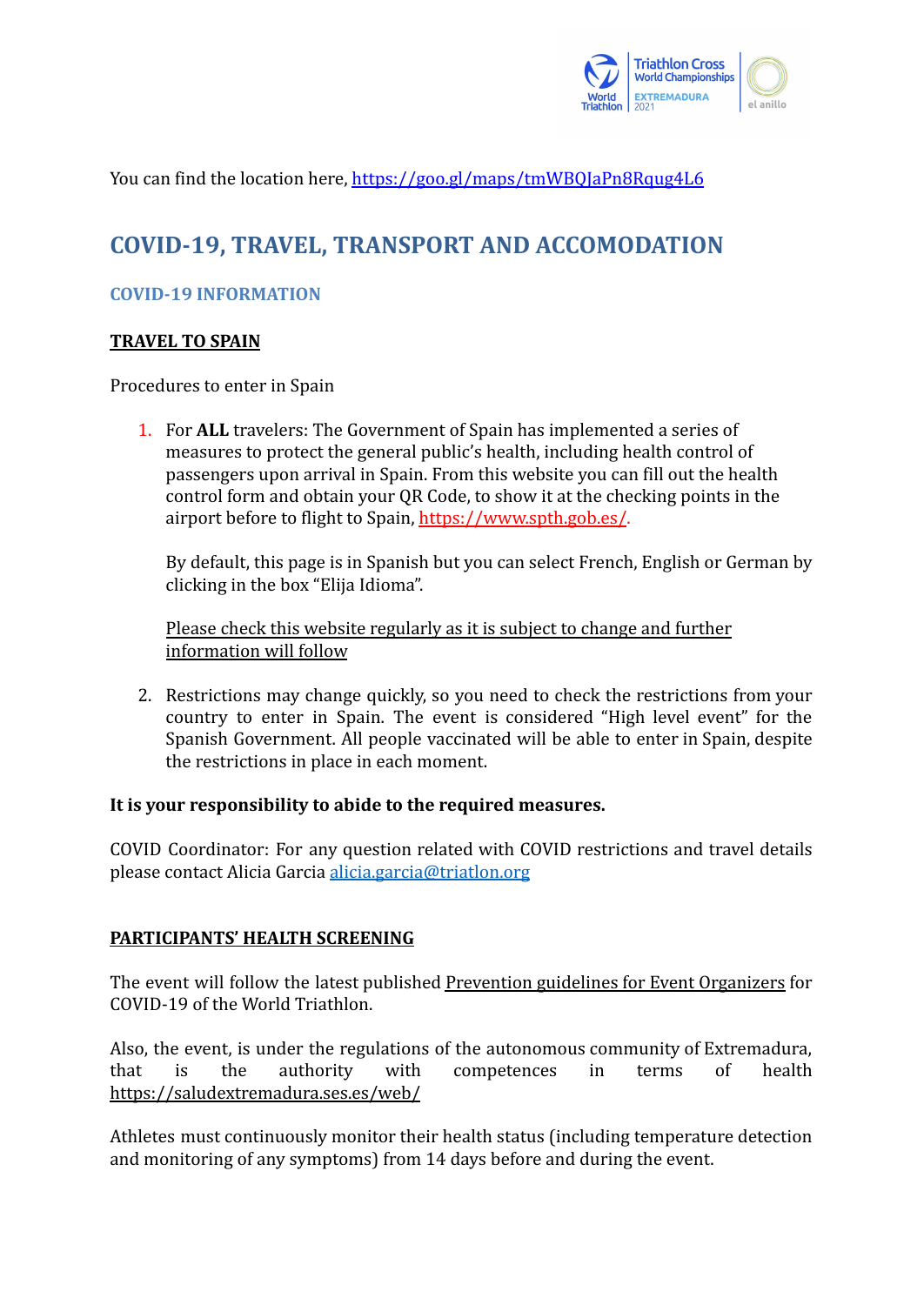

### For information about travelling to Spain, see the "TRAVEL" chapter of this guide.

Temperature check will be carried out every day at the entrance of the venue.

Temperature higher than 37.5°C will be reported to the Medical Director and Medical Staff of the event.

A health coordinator will be appointed within the medical team. He will be responsible for coordinating and monitoring compliance and enforcement of health safety regulations.

Registration procedure: Athletes, coaches, and technical officials, will follow World Triathlon procedures.

Based on the current situation of the COVID-19, World Triathlon requires for this event:

- All athletes, coaches, technical officials, volunteers, staff, media must follow the requirements to enter the host country.
- No additional test is expected unless required by the local authority.
- The decision/rules of the local public health of the host country will be respected.

# Full Covid-19 concept paper is available on the event webpage.

# **HOW TO GET TO EL ANILLO - EXTREMADURA**

Due to the place where El Anillo is located, we recommend to fly to Madrid or Seville, and from there rent a car. Renting a car, will allow the people coming to the event, to discover the province of Extremadura.

From Seville, is connected by highway, and the distance is 350 km

From Madrid, is connected by highway, and the distance is 250 km

If you wish to request a quote for a transfer service, please contact:

Araceli García BCD Meetings and Events [araceligarcia@bcdme.es](mailto:araceligarcia@bcdme.es)

#### **ANY TRANSFERS PROVIDED?**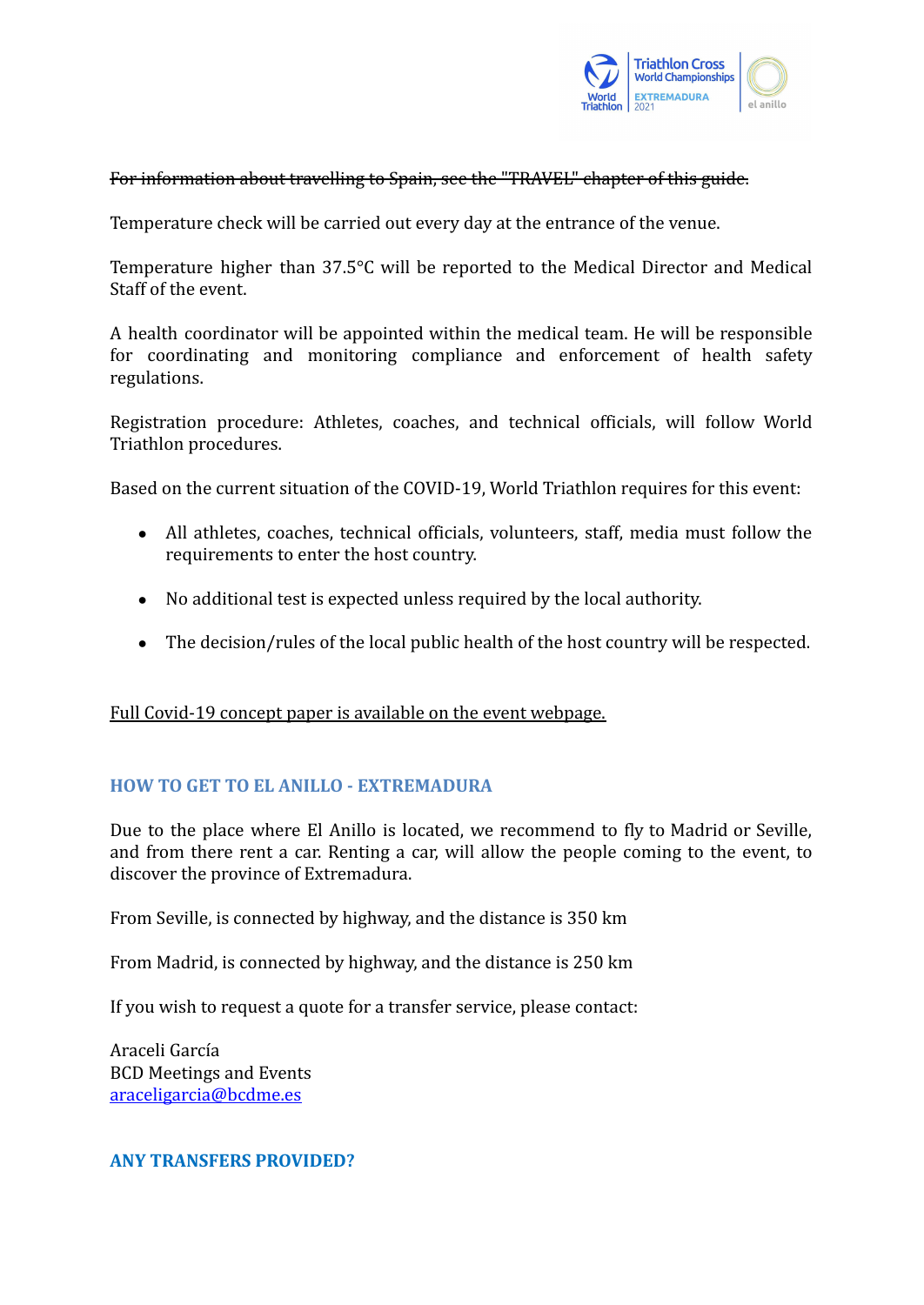

Get in contact with:

Araceli García BCD Meetings and Events [araceligarcia@bcdme.es](mailto:araceligarcia@bcdme.es)

If you want to book a Taxi, please contact here:

Autocares Rufo - [927 40 47 16](https://www.google.es/search?q=autocares+rufo&ie=UTF-8&oe=UTF-8&hl=es-es&client=safari)

### **WHERE CAN I SLEEP?**

The main cities to El Anillo, are Plasencia and Hervás

Araceli García BCD Meetings and Events [araceligarcia@bcdme.es](mailto:araceligarcia@bcdme.es)

# **REGISTRATION PROCESS**

- 1. AG athletes will be registered through their National Federation by a designated AG Team Manager.
- 2. AG athletes need to contact their [National Federation](https://triathlon.org/agegroup/federations) for further information.
- 3. In case an athlete is not able to get in touch with his/her National Federation, he/she should contact [inscripciones@triatlon.org](mailto:inscripciones@triatlon.org)
- 4. Any athlete who is participating in more than 1 event will need to be registered separately in each event by his/her NF.
- 5. NFs are to collect the entry fees from athletes. No athlete can directly pay the LOC.

Registration process closes on the 2nd of October

#### **ENTRY FEES**

- Age-Group 180 Euro
- Elite and U23 135 Euro
- Juniors 135 Euro
- Para 135 Euro

**IF I HAVE REGISTERED AND I CANNOT RACE, WILL I GET MY MONEY BACK?**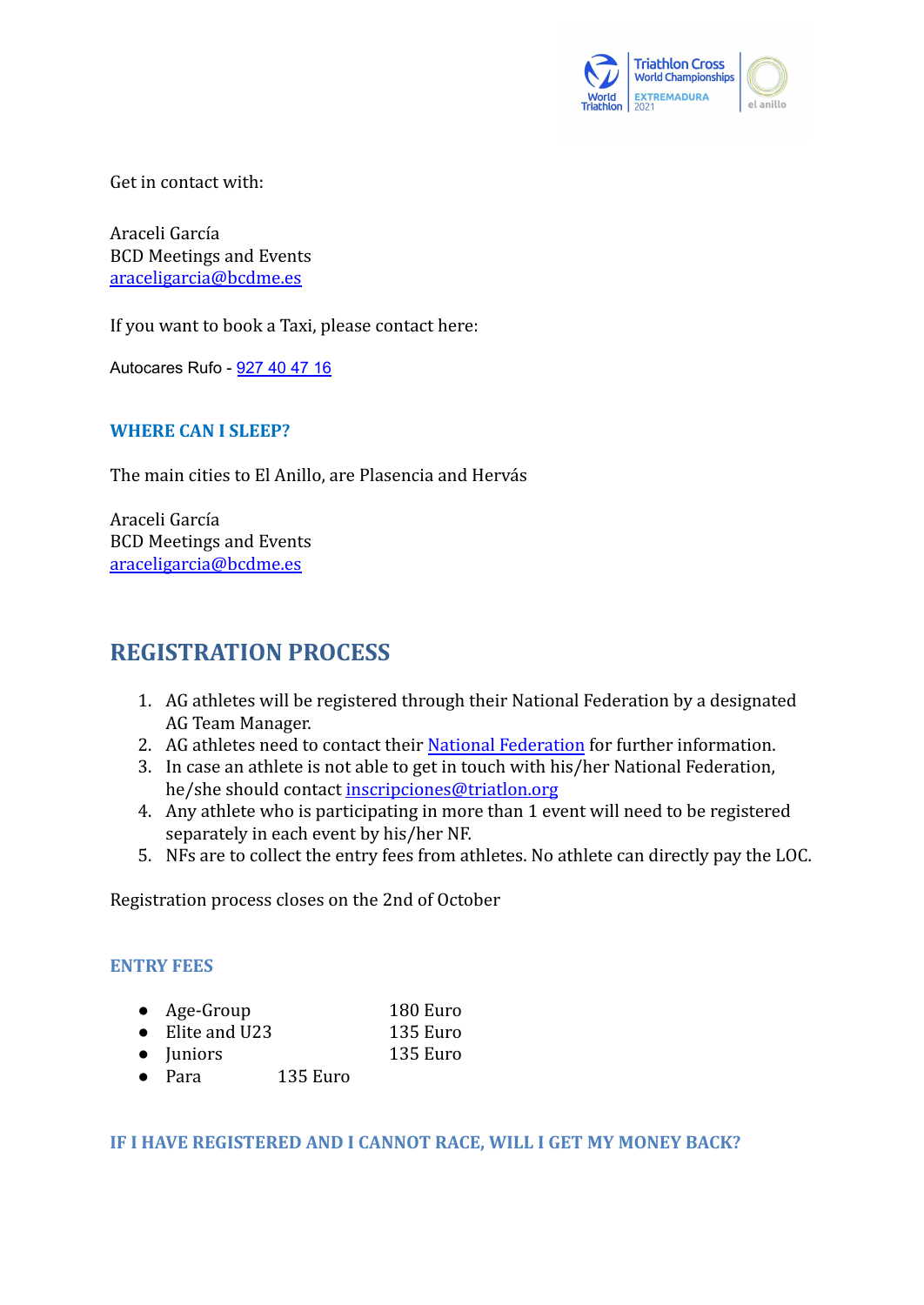

Sorry, no.

# **MY NATIONAL FEDERATION CANNOT HELP ME WITH REGISTRATION, CAN I REGISTER INDIVIDUALLY?**

Please, send a mail to [juancarlos.diez@triatlon.org](mailto:juancarlos.diez@triatlon.org) and we will do our best to help you!

# **COURSES**

Courses will be published at:

[https://triathlon.org/events/event/2021\\_world\\_triathlon\\_cross\\_triathlon\\_world\\_champ](https://triathlon.org/events/event/2021_world_triathlon_cross_triathlon_world_championships_extremadura) [ionships\\_extremadura](https://triathlon.org/events/event/2021_world_triathlon_cross_triathlon_world_championships_extremadura)

# **SERVICES**

The following services will be available at the venue:

- Info point.
- Registration.
- Cloakroom.
- Recovery Area.
- Expo.
- Merchandising store.
- Cafeteria.
- $\bullet$  WC.
- Lost and found.
- Bike mechanical service.
- Bike washing area.
- Medal ceremonies.

# **WHAT I WILL RECEIVE AT THE REGISTRATION?**

At the registration, you need to show your Passport or ID, and after data verification, you will receive:

- Wristband
- Welcome package

Aditional, you will receive an envelope that includes:

- Bib number
- Swim cap
- Bike plate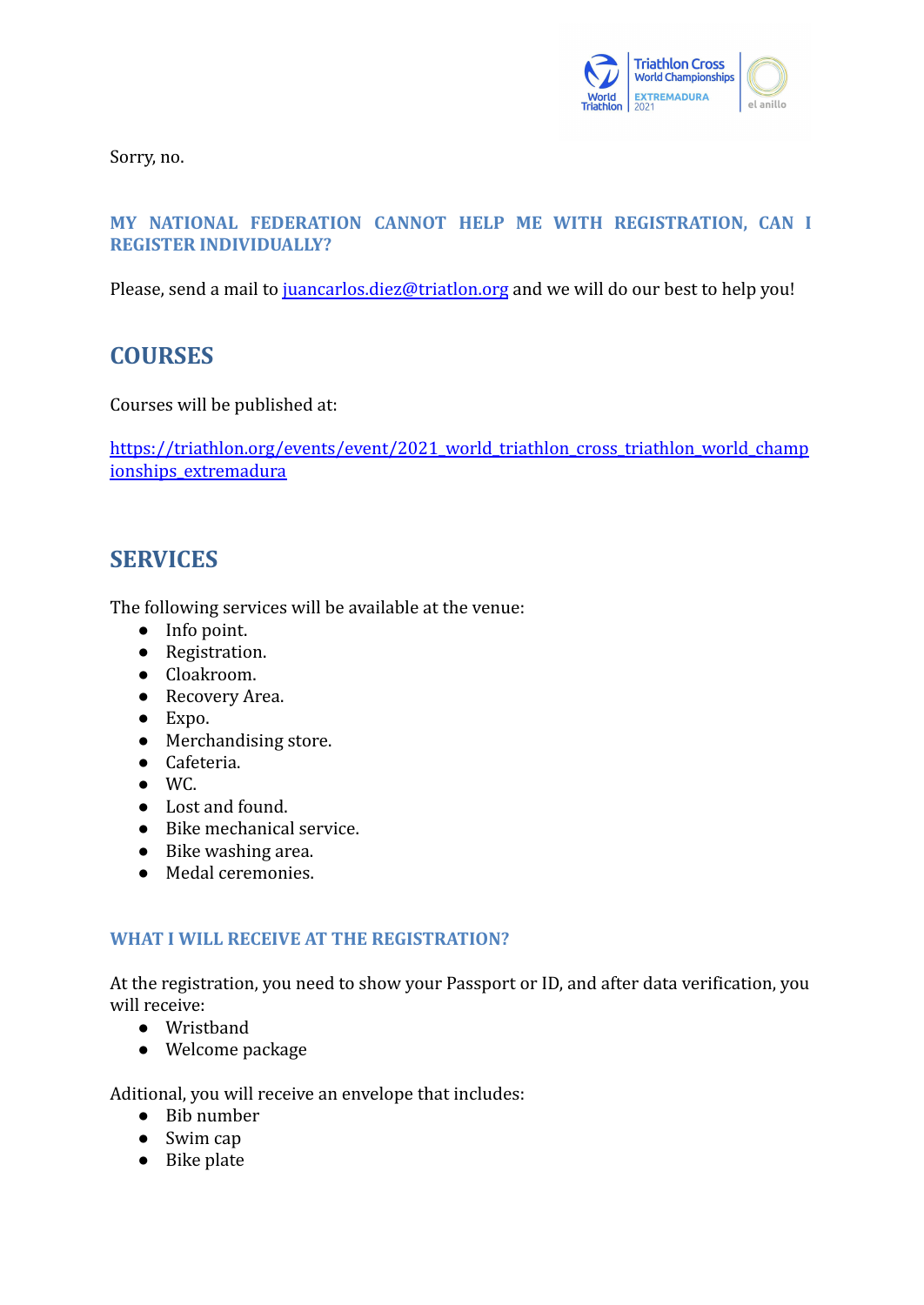

- Stickers: helmet  $(x3)$ , bike  $(x1)$ , cloakroom  $(x1)$
- Tattoo  $(x1)$ , with the race number for the right arm
- $\bullet$  Tattoo (x1), with the race number for the left leg
- Tattoo  $(x1)$ , with the age group category for the calf

# **WHEN REGISTRATION WILL BE OPENED?**

Registration will be opened:

| • Age-Group WCH | Friday, from 16:00 to 20:00. |
|-----------------|------------------------------|
|                 | Saturday from 10:00-16:00    |

● Elite/U23, Juniors, Para WCH Saturday from 12:00-13:00

# **IF I AM FINISHER, WILL I RECEIVE ANY ADDITIONAL GIFT?**

All the finisher athletes will receive a "finisher" medal and a "finisher" t-shirt.

# **WHERE THE ATHLETES BRIEFING WILL TAKE PLACE?**

Briefings will take place virtually.

# **THERE WILL BE RENTAL BIKE SERVICE?**

At this moment, this service can not be confirmed.

# **IS THERE GOING TO BE MASSAGE SERVICE?**

At this moment, this service can not be confirmed.

#### **MEDAL ENGRAVING**

Commemorate your achievement! Engrave your FINISHER time on your medal! You can book this service online, (details will come by september) and pay 10€. Or also, when you have crossed the Finish Line go to the Recovery Area and pay 15€.

### **TRAINING FACILITIES**

Swim course familiarization will be on Friday between 16:00–17:00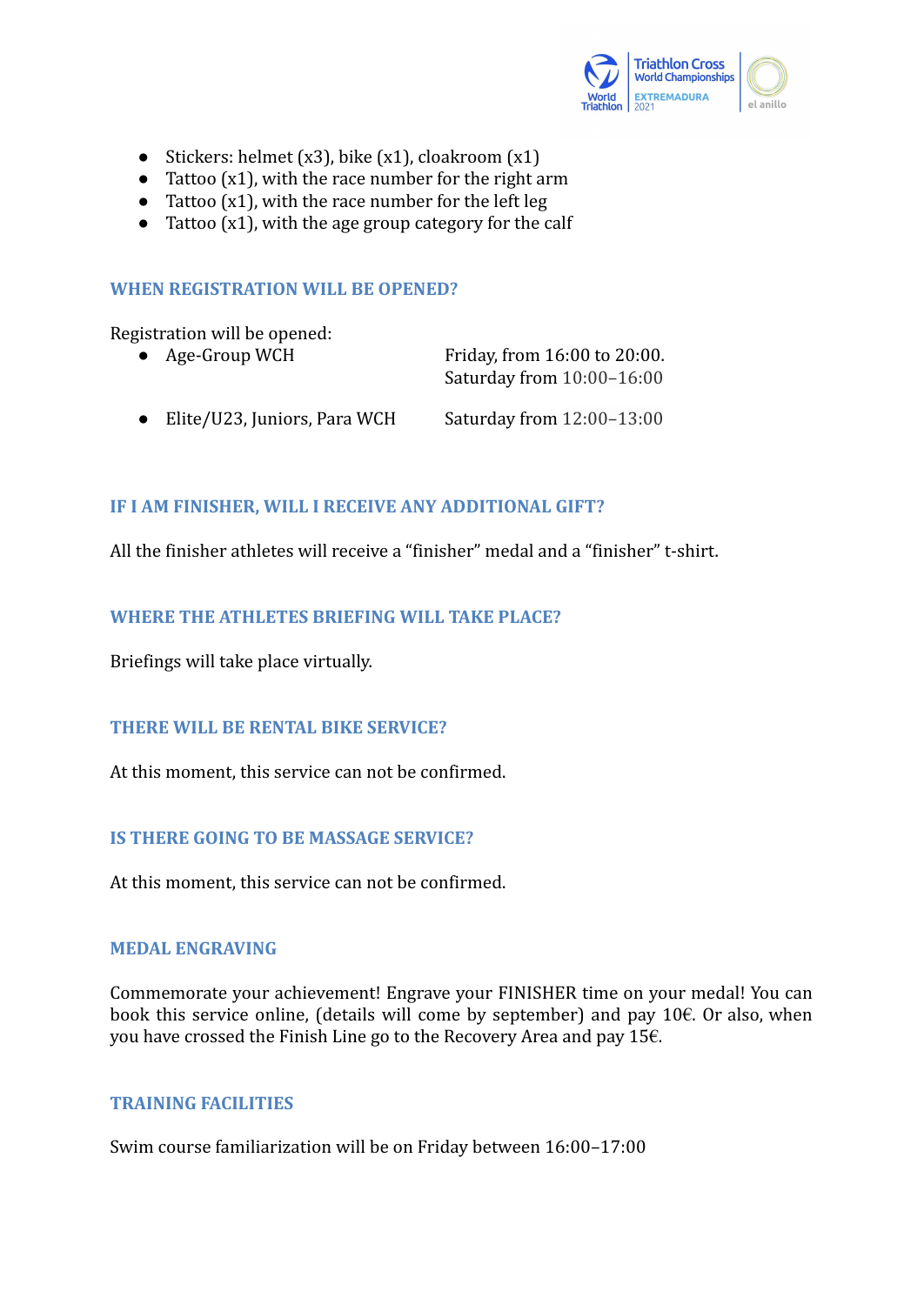

## **BIKE COURSE FAMILIARIZATIONS**

Courses will be marked from Tuesday the week of the event

# **THERE WILL BE CHANGING ROOMS AND SHOWERS?**

There will be showers at the venue

# **IS THERE A BIKE CLEANING STATION?**

LoC to provide details

# **WHAT ABOUT THE LOST & FOUND OFFICE?**

If you lose anything, you can go to the lost & found office at the Expo, next to the place where you will pick up your bag with your bib numbers.

### **CAN I WEAR MY OWN TRISUIT?**

It is compulsory to wear the trisuit of your National Federation, the country you are representing. Please double check with your National Federation if you have doubts.

#### **WILL THERE BE AN EXHIBITION AREA- EXPO?**

Yes, at the El Anillo center, from Friday to Sunday.

#### **WHEN THE COURSES WILL BE MARKED?**

We are planning to have the courses marked by the Tuesday preceding the race.

#### **THERE WILL BE LIVE TIMING OF THE EVENT?**

Yes, all the events will have live timing through the official APP; further details shortly

# **THERE WILL BE FREE PHOTOS OF THE EVENT?**

Yes, there will be a photographer at the finish line, and the photos will be posted in Facebook